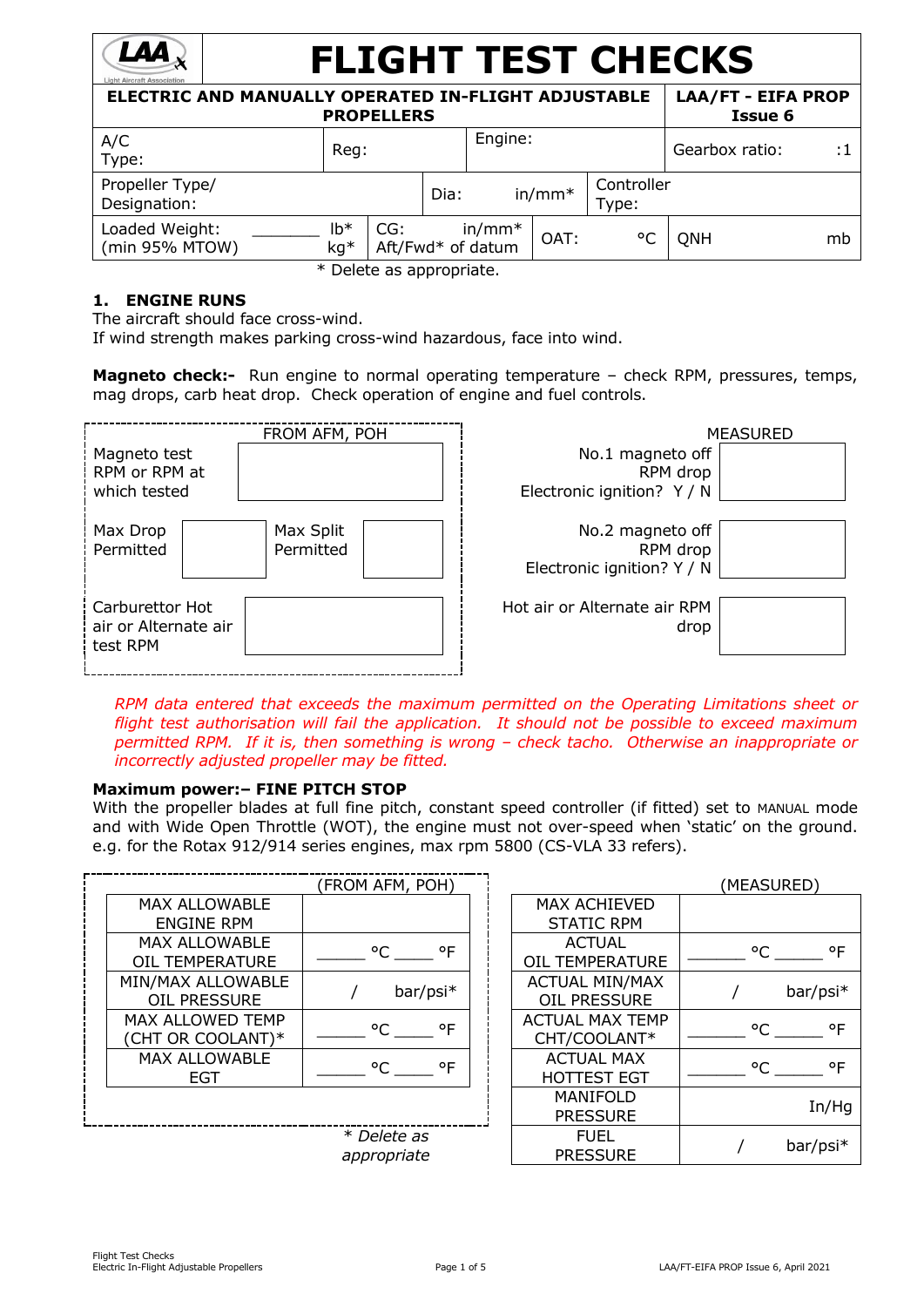# **2. TAKE-OFF** (Valid flight test authorisation issued by LAA Engineering required)

The take-off is to be made with flaps (if fitted) in the take-off position, propeller set to TAKE-OFF. As soon as possible after unstick, record:-

| SPEED<br>UNSTICK<br>--- | $MPH*$<br><br>้ เม | TCK RPM<br>INS <sup>-</sup> |  |
|-------------------------|--------------------|-----------------------------|--|
|-------------------------|--------------------|-----------------------------|--|

# **3. CLIMB**

| Flight conditions: | In stable conditions - clear of cloud, turbulence, thermals and<br>well clear of any hills which could produce orographic lift/sink.                                        |
|--------------------|-----------------------------------------------------------------------------------------------------------------------------------------------------------------------------|
| Configuration:     | <b>Normal</b> for best rate of climb (see Manual).                                                                                                                          |
| Power:             | Maximum Continuous RPM with air intake in 'Cold' or 'Ram' air<br>position. With the throttle wide open in the climb, the engine must<br>not over-speed. (CS-VLA 33 refers). |
| Speed:             | Enter scheduled best rate of climb speed ( $V_{\gamma}$ ); Before starting to<br>record data, establish the aircraft in the climb at best rate of climb                     |
| (knots/mph IAS)    | speed $V_Y$ and maintain steady heading and speed $\pm$ 2 knots/mph<br>throughout. (From AFM, POH).                                                                         |
|                    | To aid lookout it is permissible to turn during the climb.                                                                                                                  |

Carry out gentle turns (max 10° bank angle).

#### **Important notes:**

- 1. Sustained 5 minute climb is normally required to be carried out to establish adequacy of cooling, proper functioning at altitude and to provide sufficient data points to calculate a reliable rate of climb figure. However, where the rate of climb exceeds 1500 ft/min, or an aircraft with a Cirrus Minor or Gipsy Major engine is fitted, then a 3 minute climb will be accepted.
- 2. Incomplete climbs due to airspace, cloud or other similar reasons will not be accepted.
- 3. Do not allow engine to exceed limits.
- 4. Plot and attach a copy of the climb performance results, preferably using the spreadsheet that is available from the flight testing section of the LAA website or use the grid on page 5.

| TIME  | ALTITUDE (FT) | IAS          | <b>RPM</b> | OIL TEMP                     | OIL PRESS  | CHT/CLNT                     | <b>EGT</b>                   |
|-------|---------------|--------------|------------|------------------------------|------------|------------------------------|------------------------------|
| (min) | 1013 mb       | knots / mph* |            | $^{\circ}$ C / $^{\circ}$ F* | bar / psi* | $^{\circ}$ C / $^{\circ}$ F* | $^{\circ}$ C / $^{\circ}$ F* |
| O     |               |              |            |                              |            |                              |                              |
|       |               |              |            |                              |            |                              |                              |
|       |               |              |            |                              |            |                              |                              |
|       |               |              |            |                              |            |                              |                              |
|       |               |              |            |                              |            |                              |                              |
|       |               |              |            |                              |            |                              |                              |

If there is any difficulty in recording these figures during the timed climb, maintain the climb speed and power, and record them at the end of the climb.

Towards the end of the climb, record:

| MANIFOLD PRESSURE | in Hg   FUEL PRESSURE | bar/psi* |
|-------------------|-----------------------|----------|
|                   |                       |          |

RPM data entered that exceeds the maximum permitted on the flight test authorisation and incomplete climb due to airspace restrictions will fail the application.

## **4. VIBRATION**

Check for signs of vibrations or buffeting throughout the rpm range and in all phases of ground running as well as in flight. This may result if the natural frequency of vibration of the engine on its mount rubbers, or the tail surfaces or fuselage, or of the engine/reduction drive coupling should happen to couple in an unfortunate way with the resonant frequency of the propeller blades in bending, or the aerodynamic buffer coming from the slipstream. It may also indicate that the propeller is out of track or out of balance.

|            |       | $C0$ $M1$ $T0$ $T0$<br>∸ ≀NMMEN ⊢<br><u>.</u> |
|------------|-------|-----------------------------------------------|
| <b>SAT</b> | JNSAT |                                               |
|            |       |                                               |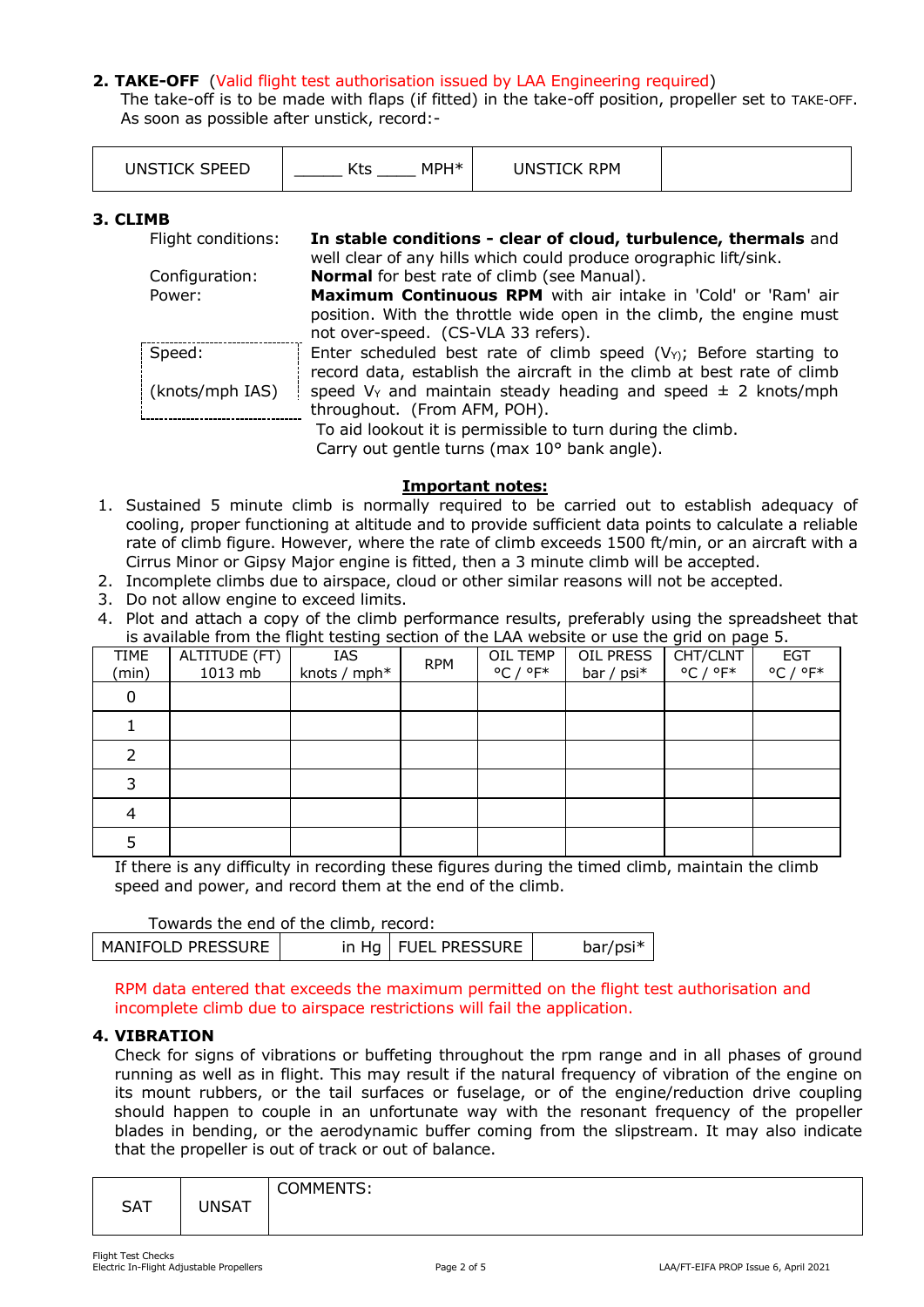# **5. ELECTRIC CONSTANT SPEED CONTROL**

FITTED YES / NO

When set to AUTOMATIC mode, with an airspeed between  $V_{FE}$  and  $V_{NO}$  and with appropriate throttle settings the constant speed controller must control the propeller pitch to limit the engine RPM to the pre-set speeds  $\pm$  50 RPM in all available settings.

| <b>MODE</b>   | PRE-SET RPM | <b>ACTUAL RPM</b> |
|---------------|-------------|-------------------|
| TAKE-OFF      |             |                   |
| <b>CLIMB</b>  |             |                   |
| <b>CRUISE</b> |             |                   |

# **6. LEVEL FLIGHT**

At a constant altitude in stable conditions not above 2000 feet, after at least 2 minutes at each of the 3 different power settings required (provided that this has no detrimental effect on the engine), record:-

| <b>POWER</b><br><b>SETTING</b>    | <b>RPM</b> | MAN<br><b>PRESS</b> | IAS<br>kts/mph* | OIL T<br>$^{\circ}$ C / $^{\circ}$ F* | OIL P<br>bar/psi* | CHT/CLNT<br>$^{\circ}$ C/ $^{\circ}$ F* | <b>EGT</b><br>$^{\circ}$ C/ $^{\circ}$ F* | <b>FUEL FLOW</b><br>Lit/Gal*/ hr |
|-----------------------------------|------------|---------------------|-----------------|---------------------------------------|-------------------|-----------------------------------------|-------------------------------------------|----------------------------------|
| <b>ECONOMY</b><br><b>CRUISE</b>   |            |                     |                 |                                       |                   |                                         |                                           |                                  |
| MAX CONT. or<br><b>CRUISE RPM</b> |            |                     |                 |                                       |                   |                                         |                                           |                                  |
| <b>WOT AND</b><br><b>MAX RPM</b>  |            |                     |                 |                                       |                   |                                         |                                           |                                  |

From WOT/Max RPM, gently throttle back to idle. Report any undue vibration or behaviour. COMMENTS:

# **7. FEATHER FUNCTION**

FITTED YES / NO

This test is mandatory for motor gliders but optional for aeroplanes that are fitted with a feathering propeller. If the test is not carried out in an aeroplane fitted with a feathering propeller, a cockpit placard must be fitted stating that the feathering function must not be used except in emergency.

PLACARD FITTED YES / NO / N/A

Refer to the Pilot's Operating Handbook/engine manufacturer's instructions for engine shutdown/re-start procedures, where available. Take care on re-starting not to allow a build up of fuel/air mixture in the cylinders with ignition off. Only where it is possible to re-start the engine in flight, at a height sufficient to do so and over a suitable landing site, shut down the engine and slow the aircraft gradually to allow the propeller to stop wind-milling (caution not to stall the aircraft).

Operate the FEATHER function then, after the blades have reached their full feather position, unfeather the blades again. When un-feathering is complete, re-start the engine by wind-milling if possible (do not exceed  $V_{NE}$ ). Record the airspeeds at which the propeller stops and starts below. Repeat the procedure but re-start the engine by using the starter. Check that the engine stops and re-starts without excessive vibration or other detrimental behaviour.

|            |       | PROP WIND-MILLING SPEEDS: STOPPING: | kts. STARTING:<br>kts. |
|------------|-------|-------------------------------------|------------------------|
|            |       | COMMENTS:                           |                        |
| <b>SAT</b> | UNSAT |                                     |                        |
|            |       |                                     |                        |
|            |       |                                     |                        |
|            |       |                                     |                        |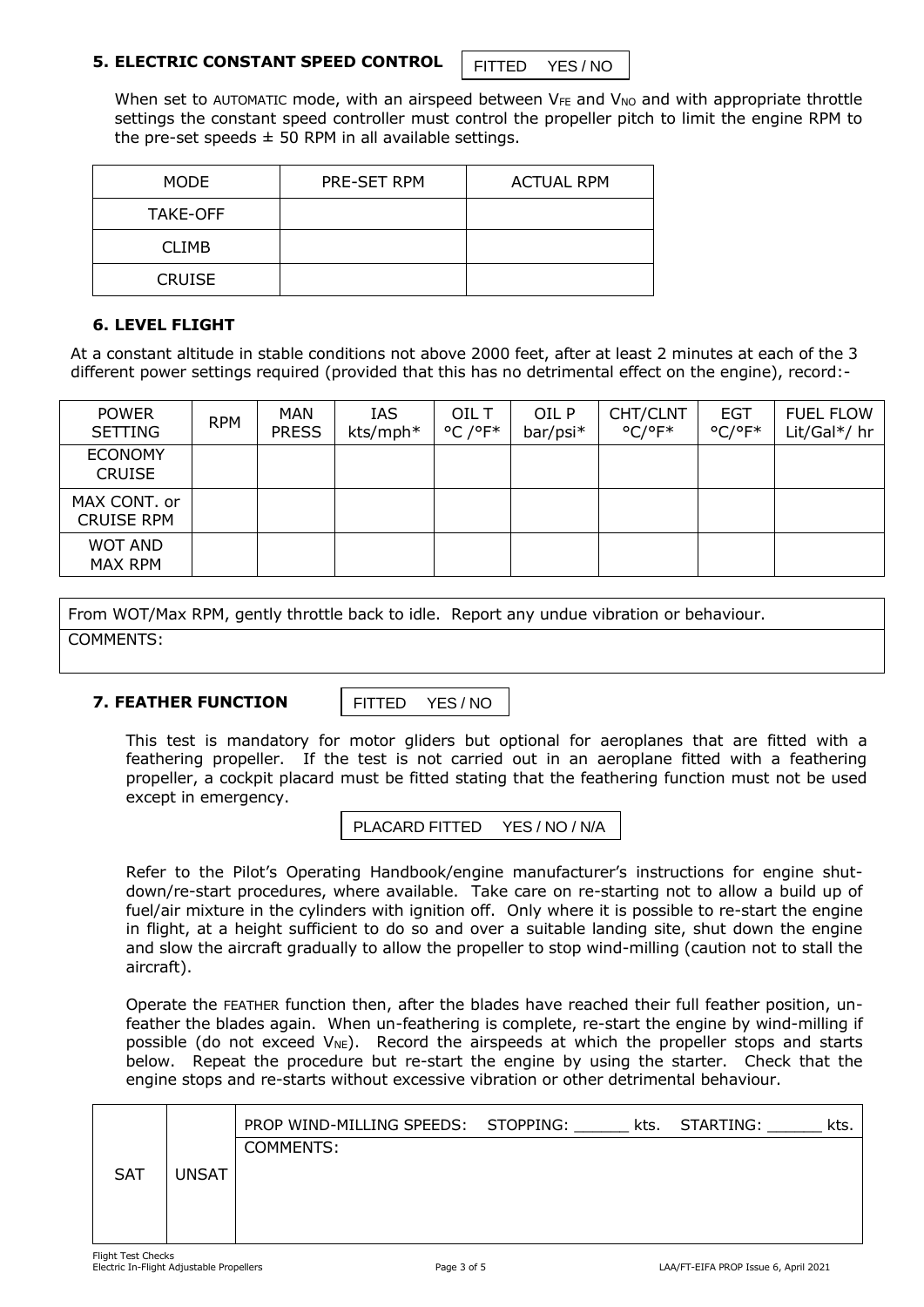# **THIS TEST MUST ONLY BE FLOWN IN SMOOTH AIR CONDITIONS**

The purpose of this test is to check that flight at  $V_{NE}$  can be achieved without exceeding max permitted RPM. The V<sub>NE</sub> speed is stated in the flight test authorisation or Operating Limitations sheet. Never exceed the  $V_{NE}$ . Beware of false reading ASI. Airspeed or RPM data entered that exceeds the maximum permitted will fail the application.

a) With the propeller blades at full coarse pitch, constant speed controller (if fitted) set to MANUAL mode, increase speed up to V<sub>NE</sub> at the shallowest dive angle possible by maintaining sufficient power but keeping RPM within maximum permissible. If any unusual vibration is felt, immediately reduce speed by closing the throttle and gradually pulling the control column back.

| AIRSPEED<br>$'V_{NE}$ | ملدا<br>$m$ ph $*$<br>レキー<br>rco | RPM AT<br><b>V</b> <sub>NE</sub><br>ГVГ |  |
|-----------------------|----------------------------------|-----------------------------------------|--|
|-----------------------|----------------------------------|-----------------------------------------|--|

## b) **Non-certified propellers only need comply**.

With the propeller blades at full coarse pitch, constant speed controller (if fitted) set to MANUAL, the aeroplane must demonstrate an ability to safely go-around and provide a positive rate of climb, with the aeroplane at maximum gross weight, undercarriage up where possible, take-off flap set, under International Standard Atmosphere (ISA) conditions.

(Coarse pitch stop set to ensure RPM achieved has no detrimental effect on the engine).

| <b>CLIMB AIRSPEED</b> | $mph*$<br>kts  | RPM IN CLIMB                        |                  |
|-----------------------|----------------|-------------------------------------|------------------|
| TIME THROUGH          | <b>SECONDS</b> | RATE OF CLIMB                       | Ft/Min           |
| 300 FT                |                | (ht change $\div$ secs) $\times$ 60 | (min 300 ft/min) |

#### **9. REVERSE FUNCTION**

FITTED YES / NO

## **Note: Reverse function must not be used whilst airborne.**

During the landing roll and with all wheels in contact with the ground, select the REVERSE function and check that the level of instability caused by disturbed airflow over the control surfaces is not detrimental to adequate control, first at minimum power then at power sufficient to provide effective braking.

|            |              | COMMENTS: |
|------------|--------------|-----------|
| <b>SAT</b> | <b>UNSAT</b> |           |
|            |              |           |

## **10. COMPARISON WITH PREVIOUSLY FITTED PROPELLER**

| Previously fitted propeller<br>Type/Designation:               | Dia: | Inch/mm $*$ | Pitch:<br>at | ins/mm or<br>dea<br>$%$ radius/tip* |  |  |
|----------------------------------------------------------------|------|-------------|--------------|-------------------------------------|--|--|
| If possible, comment on relative performance, vibration, etc.: |      |             |              |                                     |  |  |

## **11. CERTIFICATION**

I certify that I have flown the above aircraft and that the above checks have been carried out to my satisfaction.

| Name: | Signed: | Date of Test: | Licence No.: |
|-------|---------|---------------|--------------|
|       |         |               |              |

Once completed, send this form to LAA Engineering. Send in also the *original* aircraft Operating Limitations sheet. (Refer to Technical Leaflet TL 2.02).

**Important note:** Following conclusion of satisfactory flight test, the modified aircraft must not be flown until issue of modification final approval.